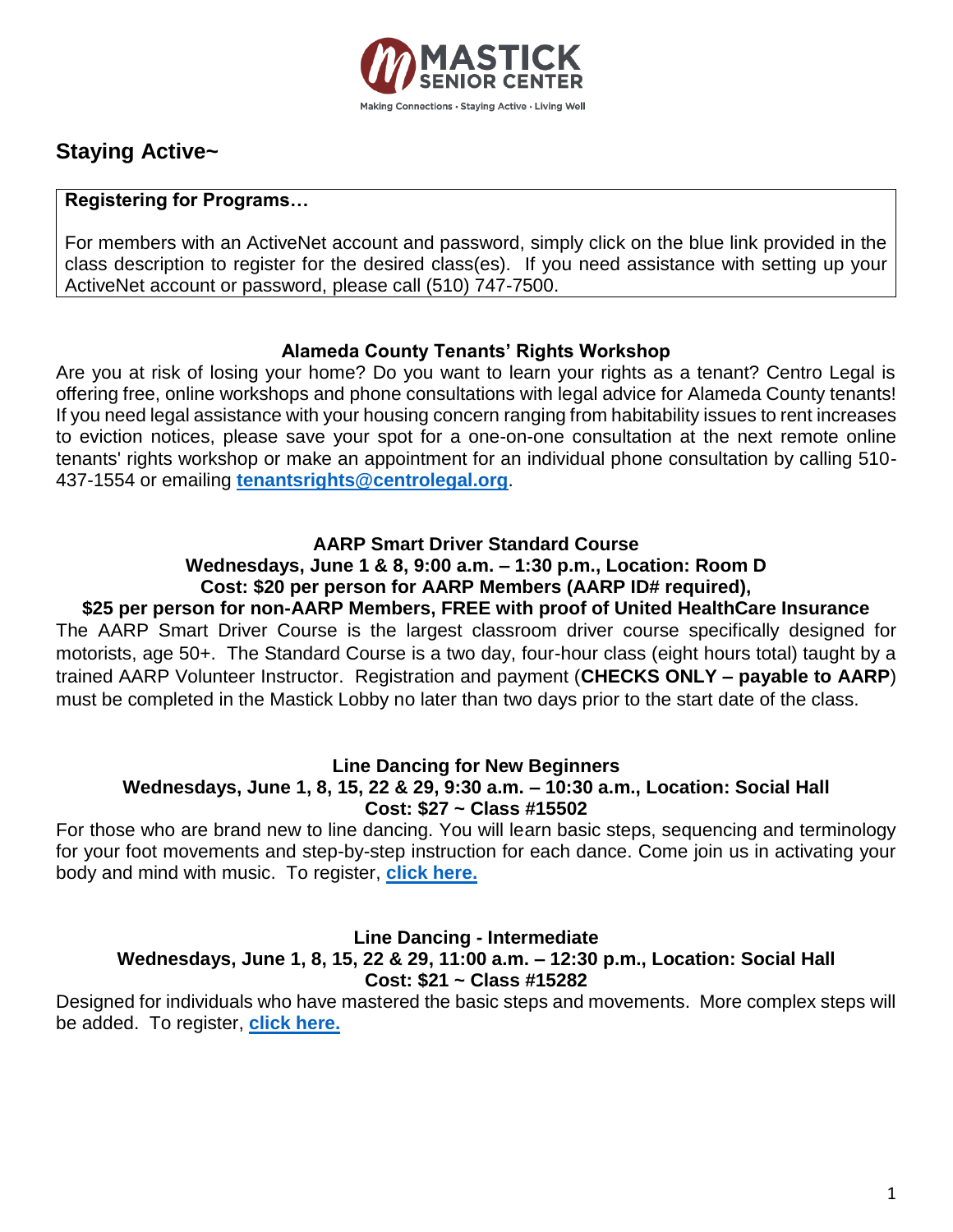#### **Movie Matinee Wednesdays, June 1 & 15, 12:30 p.m. – 2:30 p.m., Location: Dining Room 2 FREE**

Join other Mastick Members on the 1<sup>st</sup> and 3<sup>rd</sup> Wednesday of each month to watch a variety of movies which include current blockbusters as well as the classics. Free popcorn available. Space is limited. **June 1: Red Notice (2021)** Action/Comedy/Thriller with Dwayne Johnson (PG-13) - An interpol agent successfully tracks down the world's most wanted art thief, with help from a rival thief. But, nothing is as it seems as a series of double crosses ensue. (1h 58m)

**June 15: Mowgli: Legend of the Jungle (2018)** Adventure/Drama/Fantasy with Christian Bale (voice) (PG-13) – A human child raised by wolves must face off against a menacing tiger named Shere Khan, as well as his own human origins. (1h 44m)

### **Summer Walking Club @ Waters Edge Lodge Tuesdays & Thursdays, June 2 – 30, 9:30 a.m. – 10:30 a.m., Location: Waters Edge Lodge, 801 Island Drive Cost: \$5 for entire session ~ Class #15554**

Enjoy a walking excursion and take in the beautiful sights around the lagoon with a personal trainer. Warm up and cool down stretching included. To register, **[click here.](https://anc.apm.activecommunities.com/alamedarecreation/activity/search/detail/10558?onlineSiteId=0&from_original_cui=true)**

# **Pickleball Tourney: 18+ Men's Doubles (2.5)**

#### **Friday, June 3, 9:00 a.m. – 1:00 p.m., Location: Lincoln Park, 1450 High St. Cost: \$22 resident / \$27 non-resident ~ Class #16791**

Fee is per player. For age 18 and older: Round Robin Format. Awards for first, second and third place teams. Self-officiated. Include the name of your partner at the time of registration. Maximum of two players per team. No professionals. Governed by USA Pickleball and Alameda "House Rules". Tournament Commissioner reserves the right to reassign players to other skill bracket or refund registration due to inappropriate skill designation. Commissioner's judgement on all questions of rules and conduct of play is final. No refunds unless tournament is rescheduled or cancelled. To register, **[click here.](https://anc.apm.activecommunities.com/alamedarecreation/activity/search/detail/11795?onlineSiteId=0&from_original_cui=true)**

# **Seniors Sea Plane Lagoon Kayak Tour**

# **Friday, June 3, 10:00 a.m. – 12:30 p.m., Location: Encinal Boat Ramp, 190 Central Ave. Cost: \$65 – Class #15555**

Join us for our most popular kayak tour! Paddle inside the Sea Plane Lagoon and learn about local marine life, upcoming Alameda Point development projects, the USS Hornet and US Navy's MARAD fleet. Enjoy scenic views of SF and more! All abilities welcome. To register, **[click here.](https://anc.apm.activecommunities.com/alamedarecreation/activity/search/detail/10559?onlineSiteId=0&from_original_cui=true)**

### **Mastick Movie Club Friday, June 3, 10:00 a.m. – 12:00, Location: Zoom FREE**

Join Movie Club members for a discussion and comparison of the thriller, "Cape Fear", both the **1962** version starring Gregory Peck and Robert Mitchum and the **1991** version with Robert De Niro and Jessica Lange. To join the discussion, email Ed Kallas, Recreation Supervisor I, at [ekallas@alamedaca.gov](mailto:ekallas@alamedaca.gov)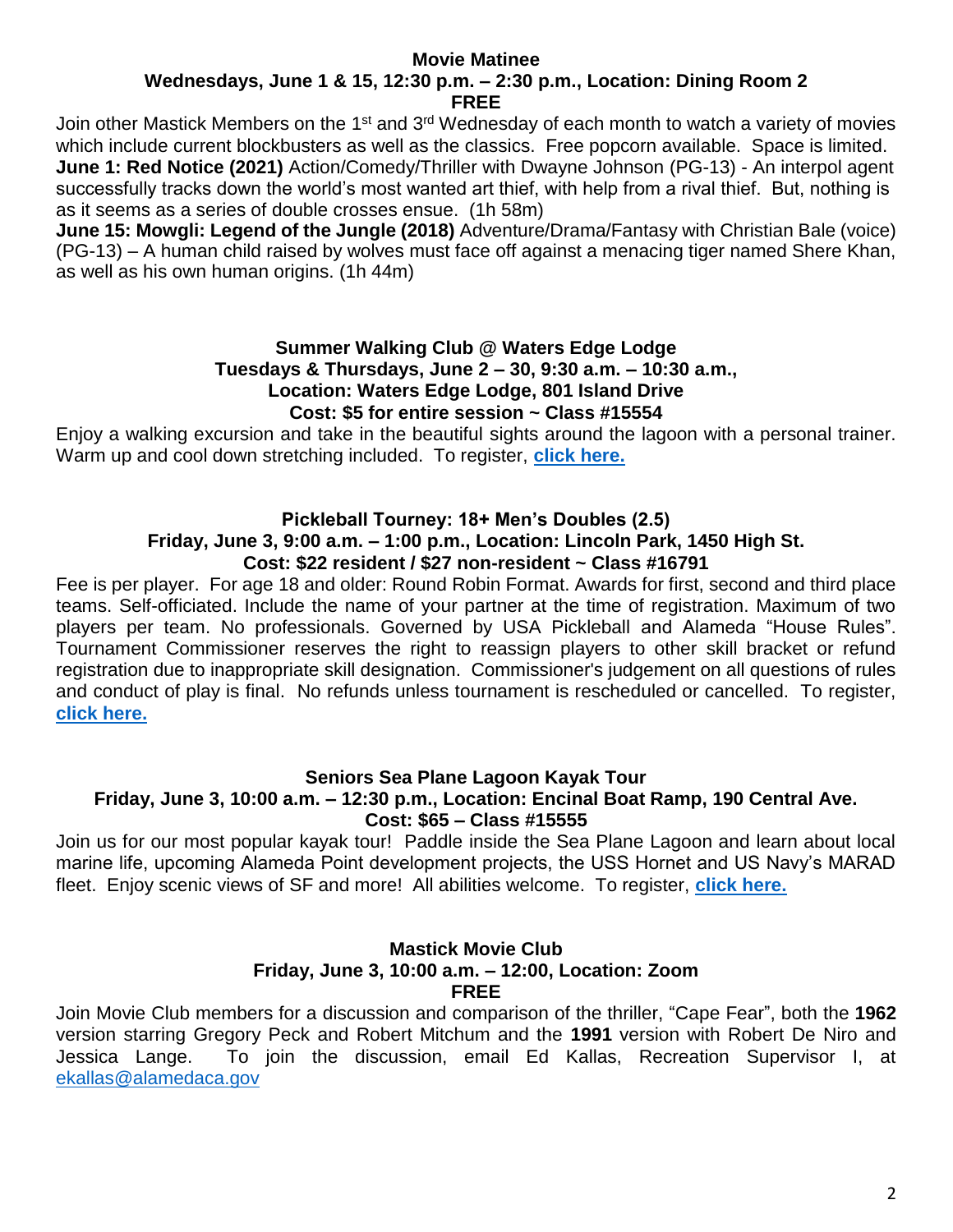#### **Pickleball Tourney: 18+ Mixed Doubles (2.5) Friday, June 4, 9:00 a.m. – 12:00, Location: Lincoln Park, 1450 High St. Cost: \$22 resident / \$27 non-resident ~ Class #16793**

Fee is per player. For age 18 and older: Round Robin Format. Awards for first, second and third place teams. Self-officiated. Include the name of your partner at the time of registration. Maximum of two players per team. No professionals. Governed by USA Pickleball and Alameda "House Rules". Tournament Commissioner reserves the right to reassign players to other skill bracket or refund registration due to inappropriate skill designation. Commissioner's judgement on all questions of rules and conduct of play is final. No refunds unless tournament is rescheduled or cancelled. To register, **[click here.](https://anc.apm.activecommunities.com/alamedarecreation/activity/search/detail/11797?onlineSiteId=0&from_original_cui=true)**

# **Spanish – Beginning Mondays, June 6 – August 4, 9:00 a.m. – 10:00 a.m., Location: Dining Room 2 Cost: \$35 ~ Class #15301**

Learn Spanish language skills by practicing vocabulary, writing, reading, listening, and grammar. To register, **[click here.](https://anc.apm.activecommunities.com/alamedarecreation/activity/search/detail/10569?onlineSiteId=0&from_original_cui=true)**

# **Creative Writing**

# **Mondays, June 6, 13, 20 & 27, 11:30 a.m. - 1:30 p.m., Location: Media Room Cost: \$80 ~ Class #15912**

This class emphasizes the craft of writing and magic of making art with words. Weekly writing exercises and assignments, lectures, discussions, and examples of literature included. To register, **[click here.](https://anc.apm.activecommunities.com/alamedarecreation/activity/search/detail/10916?onlineSiteId=0&from_original_cui=true)**

# **Book Club Tuesday, June 7, 12:15 p.m., Location: Zoom FREE**

Join Book Club members and discuss "Angle of Repose" by Wallace Stegner. "Redhead by the Side of the Road" by Anne Tyler will be reviewed on July 5. To join the discussion, email Ed Kallas, Recreation Supervisor I, at [ekallas@alamedaca.gov.](mailto:ekallas@alamedaca.gov) Mastick has a limited supply of each book available for lending. If interested, call (510) 747-7500.

# **Transportation 101 – AC Transit App Training Tuesday, June 7, 1:00 p.m. – 3:00 p.m., Location: Room D FREE ~ Class #15006**

Katherine "Kat" Kaldis, Paratransit Coordinator, will provide an overview of the various transportation options (East Bay Paratransit, AC Transit Clipper Card, and MORE) available to Alameda residents. Bring your questions! The second half of this workshop will teach how to plan your trip on AC Transit using transit apps. If you have a smart phone, bring it with you to get hands-on practice. To register, **[click here](https://anc.apm.activecommunities.com/alamedarecreation/activity/search/detail/10010?onlineSiteId=0&from_original_cui=true)** or call (510) 747-7513.

# **Eye Health with Dr. Liu Friday, June 10, 9:00 a.m. – 10:00 a.m., Location: Dining Room 2 FREE ~ Class #18518**

Curious about how to keep your eyes healthy as you age? Get the latest scoop from a board-certified ophthalmologist! Topics include: sun protection, dry eyes, cataracts, macular degeneration, and more. There will be a brief lecture followed by a "Q & A" session with Dr. Liu. Looking forward to seeing you there! To register, **[click here.](https://anc.apm.activecommunities.com/alamedarecreation/activity/search/detail/13522?onlineSiteId=0&from_original_cui=true)**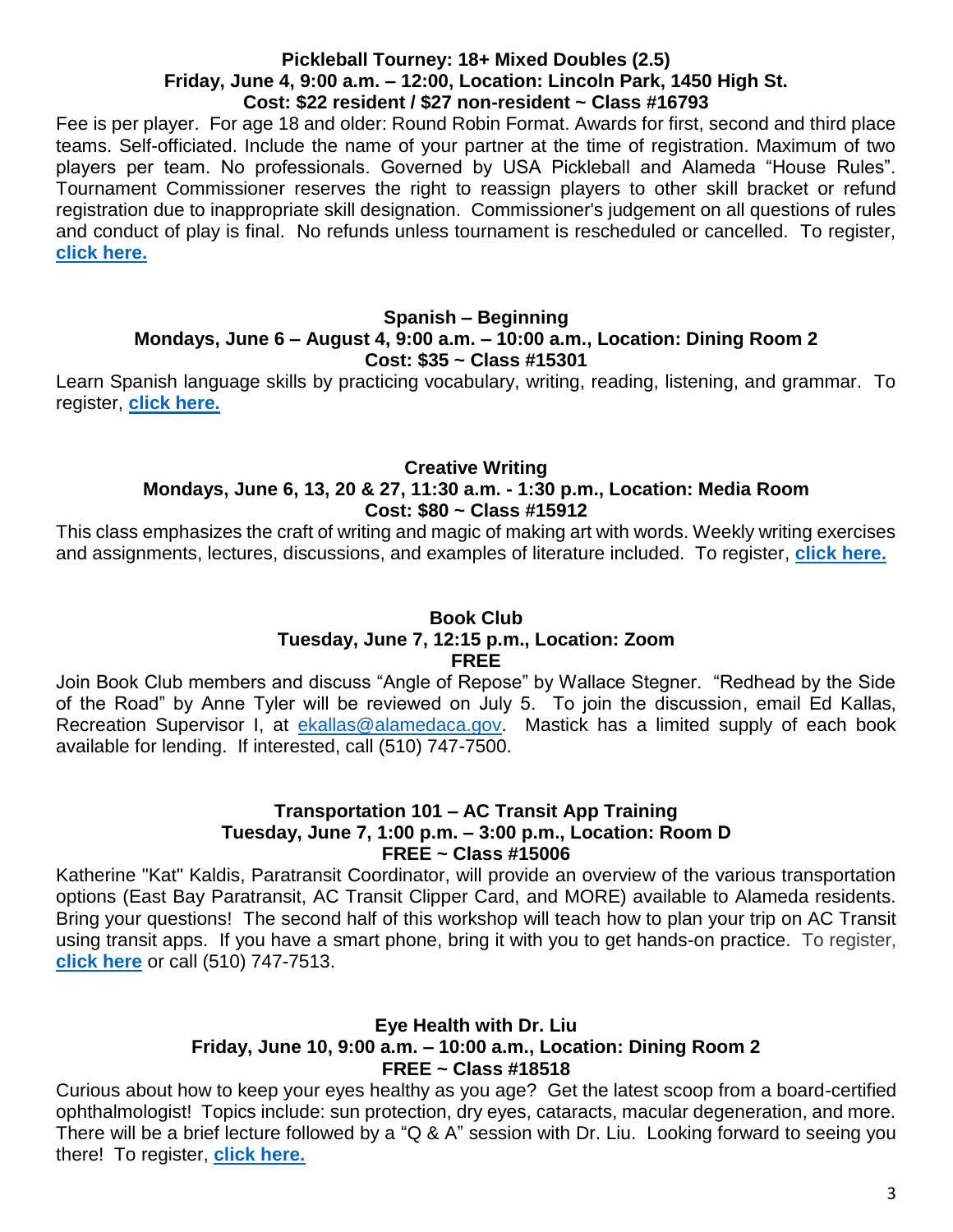#### **Hula 1**

# **Tuesdays, June 7, 14, 21 & 28, 11:30 a.m. – 12:20 p.m., Location: Room A Cost: \$43 ~ Class #17547**

If you're new to hula or would like to refresh your skills, this class is for you! Hawaiian dance is an excellent exercise for everyone. As you dance, learn about Hawaiian stories, language and culture. Wear comfortable stretch clothing to allow for ease of movements. Join us for fun and aloha! To register, **[click here.](https://anc.apm.activecommunities.com/alamedarecreation/activity/search/detail/12551?onlineSiteId=0&from_original_cui=true)**

#### **Hula 2 Tuesdays, June 7, 14, 21 & 28, 12:30 p.m. – 1:20 p.m., Location: Room A Cost: \$43 ~ Class #17553**

If you have danced hula previously and are familiar with the basic hula steps, this class is for you! Hawaiian dance is an excellent exercise for everyone. As you dance, learn about Hawaiian stories, language and culture. Wear comfortable stretch clothing to allow for ease of movements. Join us for fun and aloha! To register, **[click here.](https://anc.apm.activecommunities.com/alamedarecreation/activity/search/detail/12557?onlineSiteId=0&from_original_cui=true)**

### **Keeping Elders Safe: An Overview of Elder Abuse & Legal Remedies Tuesday, June 14, 10:00 a.m. – 11:00 a.m., Location: Dining Room 2 FREE ~ Class #15507**

Join Legal Assistance for Seniors representatives to learn about elder abuse and how to identify signs of financial, emotional, physical abuse and neglect. Learn practical tips to prevent abuse. Legal remedies and resources provided. To register, **[click here.](https://anc.apm.activecommunities.com/alamedarecreation/activity/search/detail/10511?onlineSiteId=0&from_original_cui=true)**

# **Zumba Gold – Toning**

# **Tuesdays, June 14, 21 & 28, 2:00 p.m. – 2:55 p.m., Location: Room A Cost: \$33 ~ Class #15558**

This class combines Zumba Gold with Zumba Toning. It incorporates lightweight resistance training into the cardio program focusing on building muscle strength. To register, **[click here.](https://anc.apm.activecommunities.com/alamedarecreation/activity/search/detail/10562?onlineSiteId=0&from_original_cui=true)**

# **Senior Connections & Resources**

# **Wednesday, June 15 (meets third Wednesday of each month), 1:00 p.m. – 2:00 p.m., Location: Room D**

**FREE**

A safe place for seniors to get together to receive community information. The Senior Connections Case Manager will facilitate, provide resources, referrals, and practical and constructive information to assist with working through life's tough and complex issues. Program provided by Alameda Family Services and funded in part by the Mastick Senior Center Advisory Board. Registration not required. If you have questions, please call (510) 747-7505.

#### **Protecting Older Adults from Telephone Scams Thursdays, June 16 & 30, 1:00 p.m. – 2:00 p.m., Location: Room D FREE ~ Class #15552**

Join William Smith, retired FBI Agent, to learn how to better protect yourself from financial crimes against older adults. Focus will be on phone scams disguised as Social Security, IRS, billing, and personal tragedy matters. To register, **[click here.](https://anc.apm.activecommunities.com/alamedarecreation/activity/search/detail/10556?onlineSiteId=0&from_original_cui=true)**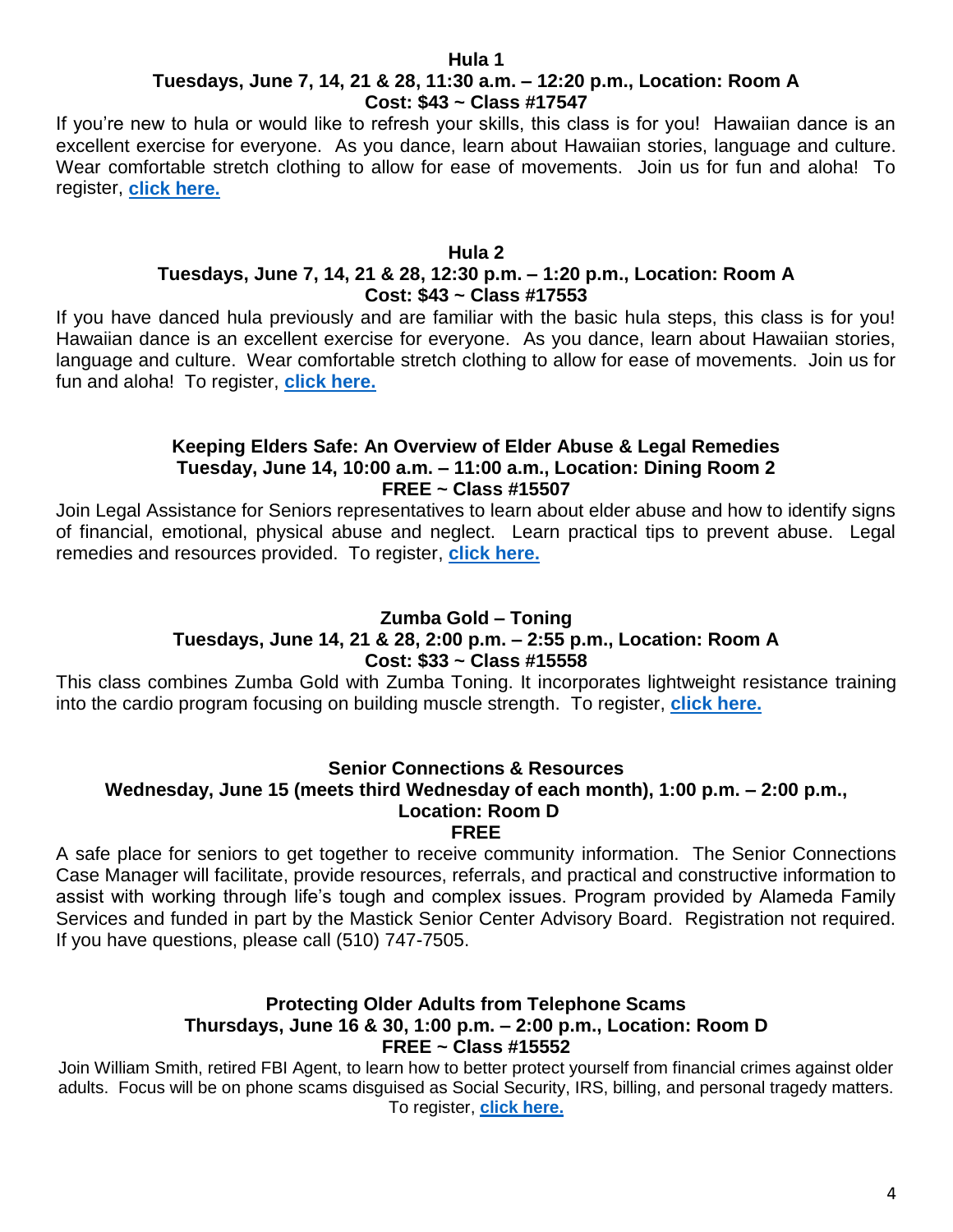#### **Zumba Gold Thursdays, June 16, 23 & 30, 2:00 p.m. – 2:55 p.m., Location: Social Hall Cost: \$33 ~ Class #15557**

Zumba Gold is a lower-intensity dance class designed for active older adults. A typical class will feature merengue, salsa, cha-cha, reggaeton, bachata, samba, soca, hip-hop, belly dance and bhangra. Class open to all levels. To register, **[click here.](https://anc.apm.activecommunities.com/alamedarecreation/activity/search/detail/10561?onlineSiteId=0&from_original_cui=true)**

### **Pickleball Advanced Drills: 3rd Shot Drop and More**

# **Thursdays, June 16 – July 7, 2:00 p.m. – 3:00 p.m., Location: Lincoln Park Pickleball Courts Cost: \$85 ~ Class #15466**

Improve your game and sharpen your skills! Enjoy drills designed to enhance your game "around the net". Designed and run by Marcia Neishi, skilled tournament player and certified instructor through the International Pickleball Teaching Professional Association. To register, **[click here.](https://anc.apm.activecommunities.com/alamedarecreation/activity/search/detail/10470?onlineSiteId=0&from_original_cui=true)**

# **Pole Walking for Balance & Maintaining Independence Tuesday, June 21, 9:00 a.m. – 11:45 a.m., Location: Room D Cost: \$38 ~ Class #15544**

Learn skills to reduce fall risk and improve your balance, endurance, gait, agility, function, and posture. Easy-to-learn techniques help navigate everyday obstacles. Top quality poles and special balance tips available for use during the class. Enjoy the outdoors, connect with buddies and get great exercise! To register, **[click here.](https://anc.apm.activecommunities.com/alamedarecreation/activity/search/detail/10548?onlineSiteId=0&from_original_cui=true)**

# **Qigong Tuesdays, June 21 – July 26, 10:00 a.m. – 11:00 a.m., Location: Room A Cost: \$59 ~ Class #15293**

Qigong is an ancient discipline that includes visualization, mindfulness, and focused breathing. It is practiced to balance emotions, improve health, and enhance the mind, body, and spirit. Class easily modified for all fitness levels. To register, **[click here.](https://anc.apm.activecommunities.com/alamedarecreation/activity/search/detail/10297?onlineSiteId=0&from_original_cui=true)**

# **Thriving with Parkinson's at Waters Edge Lodge**

# **Tuesdays & Thursdays, June 21 – August 11, 11:00 a.m. – 12:00, Location: 801 Island Drive Cost: \$83 ~ Class #15326**

A comprehensive approach to combat Parkinson's symptoms based on principles from physical, occupational, and speech therapy and concepts from LSVT. Address postural changes, mood, cognition, swallowing, speech, and tremors. To register, **[click here.](https://anc.apm.activecommunities.com/alamedarecreation/activity/search/detail/10330?onlineSiteId=0&from_original_cui=true)**

# **The Last Gift Box Wednesday, June 22, 10:00 a.m. – 12:00, Location: Room D FREE ~ Class #15931**

Based on the book, "The Last Gift Box", learn practical ways to organize the "business" aspects of your life and communicate end-of-life decisions and how you wish to be remembered by loved ones. This essential subject is presented with factual information and humor. \$5 donation encouraged. To register, **[click here.](https://anc.apm.activecommunities.com/alamedarecreation/activity/search/detail/10935?onlineSiteId=0&from_original_cui=true)**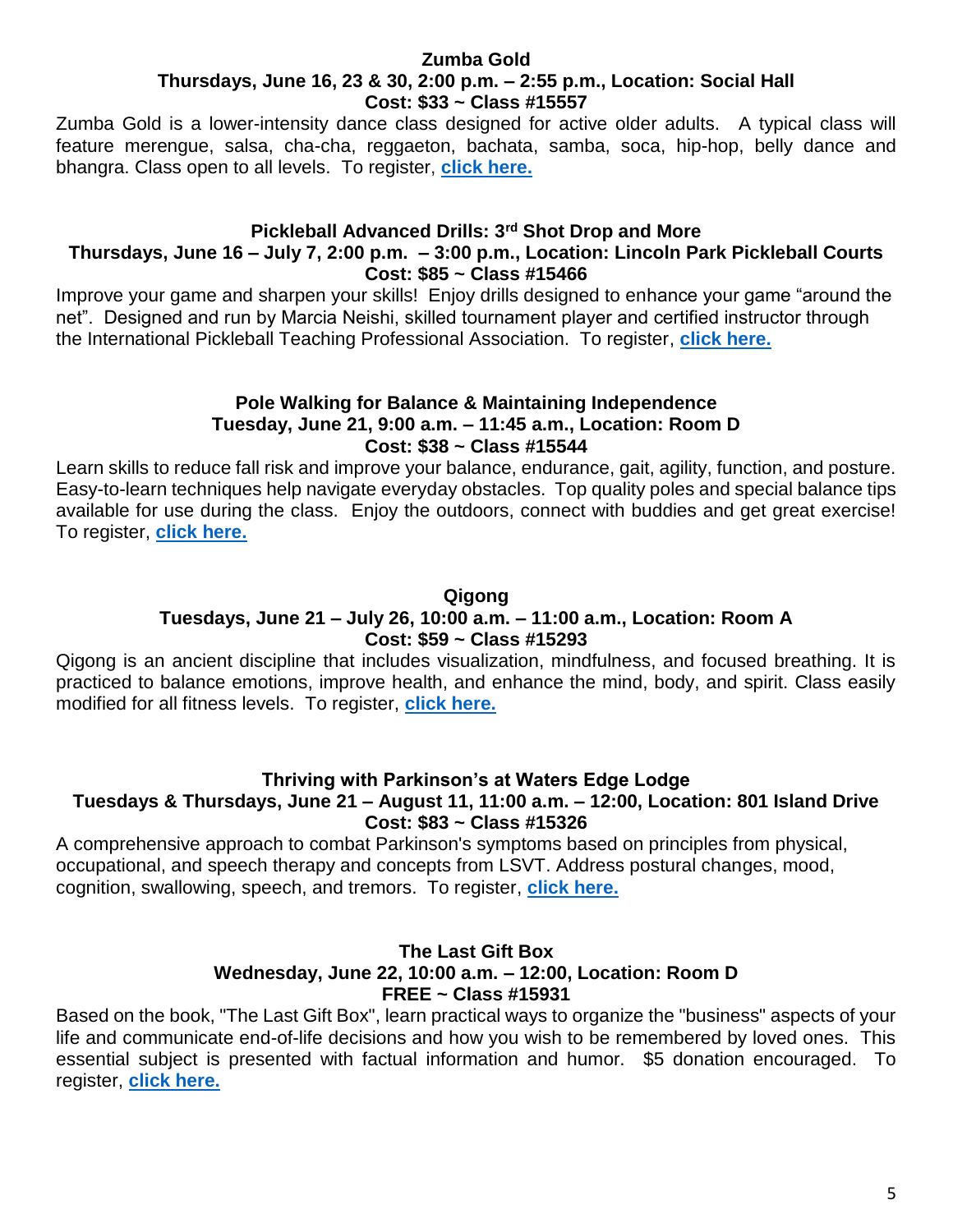# **Diabetes Support Group Wednesday, June 22 (meets fourth Wednesday of each month), 10:00 a.m. – 12:00, Location: Room D**

**FREE**

If you or someone you love has diabetes, consider joining the Diabetes Support Group provided by the Alameda County Public Health Department Diabetes Program. To register, call (510) 747- 7500.

### **Birthday Celebration Thursday, June 23, 12:30 p.m. – 1:00 p.m., Location: Courtyard / Dining Room 2 FREE**

Let's celebrate your special day! Join us for sweet treats and happy birthday wishes!

# **Music Appreciation – Music from Finland**

# **Thursday, June 23, 1:30 p.m. – 2:30 p.m., Location: Dining Room 2**

**FREE**

Join Bill Sturm, Volunteer, and enjoy a piano performance and informative discussion highlighting Finnish composer, pianist, and conductor, Selim Palmgren (1878 – 1951).

# **Train Your Brain @ Elders Inn**

### **Mon. & Wed., June 27 – Sept. 7, 10:00 a.m. – 11:00 a.m., Location: 1721 Webster St. Cost: \$103 ~ Class #15328**

Practice techniques such as verb generation, coordination exercises, short-term memory recall, listing, basic math, set-shifting, name memorization and attention games to maintain or improve memory. Session includes homework and strategies to work around memory obstacles in your daily routine. No class on July 4 & Sept. 5. To register, **[click here.](https://anc.apm.activecommunities.com/alamedarecreation/activity/search/detail/10332?onlineSiteId=0&from_original_cui=true)**

### **Hop on the Bus with Us! Tuesday, June 28, 1:00 p.m. – 3:00 p.m., Location: Game Room/Off-site FREE ~ Class #15914**

Interested in improving your transit skills or gaining more experience using the AC Transit system? If so, join Katherine "Kat" Kaldis, Paratransit Coordinator, to catch the bus together and explore Alameda. Space is limited. To register, **[click here](https://anc.apm.activecommunities.com/alamedarecreation/activity/search/detail/10918?onlineSiteId=0&from_original_cui=true)** or call (510) 747-7513.

# **What to Do with Our Home Full of "Stuff" Wednesday, June 29, 10:00 a.m. – 12:00, Location: Room D FREE ~ Class #15929**

With humor and caring, gain skills necessary to sort through and discard the items filling your home. Practice how to discuss with loved ones your decisions about who gets what. \$5 donation encouraged. To register, **[click here.](https://anc.apm.activecommunities.com/alamedarecreation/activity/search/detail/10933?onlineSiteId=0&from_original_cui=true)**

**Yoga**

# **Tuesdays, July 5 – August 30, 9:00 a.m. – 10:15 a.m., Location: Social Hall Cost: \$64 ~ Class #15335**

Alignment-based yoga targets modified poses focusing on strength, flexibility, and balance. Synchronize your mind and body while having fun. Dress in layers, bring a yoga mat, strap, and blanket for relaxation/warmth. No class on August 16. To register, **[click here.](https://anc.apm.activecommunities.com/alamedarecreation/activity/search/detail/10339?onlineSiteId=0&from_original_cui=true)**